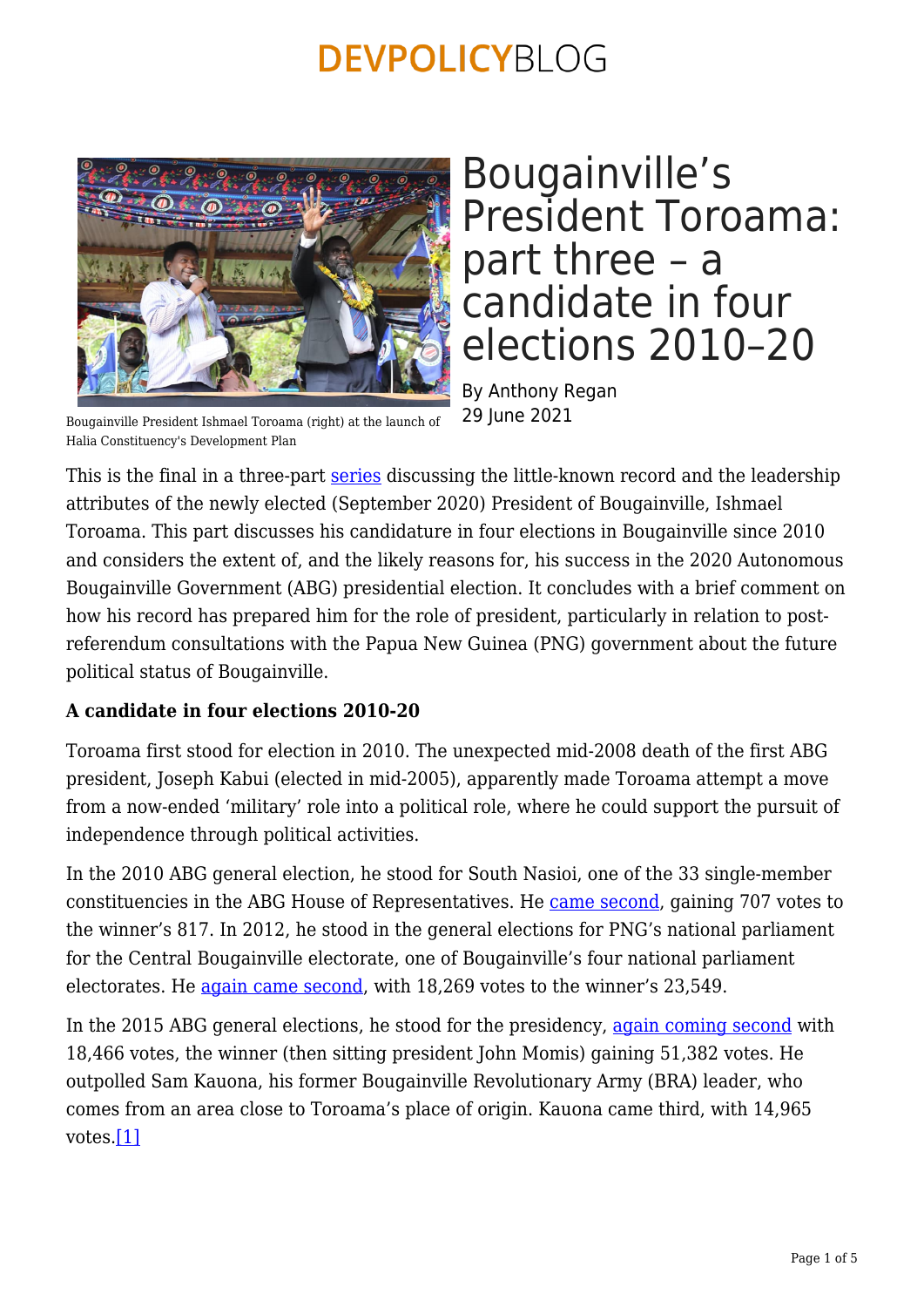<span id="page-1-0"></span>In the 2020 presidential election Toroama was one of 25 candidates, Sam Kauona and James Tanis being amongst the others. He announced his intended candidature in late 2019 and established a political party in June 2020 – the Bougainville People's Alliance Party. With 149,965 votes cast, [\[2\]](#page-3-1) a minimum of  $50\% + 1$  result for a winning candidate (a goal of the limited preferential voting (LPV) system applying to both ABG and PNG elections), the winning candidate would have been expected to receive at least 74,983 votes (just over 50%) of the votes cast). Because of the spread of votes amongst the 25 candidates, none achieved anywhere near 50% of first preference votes. However, Toroama wa[s in the lead,](https://www.facebook.com/NBCNewsPNG/posts/abg-presidential-eliminations-startsthe-counting-for-the-bougainville-presidenti/1234225746931010/) with 27,448 first preference votes (18.3% of votes cast). Yet in his own region of Central Bougainville, he came a distant second to Father Simon Dumarinu, who won 35% of first preference votes to Toroama's 18%.

Under the LPV system, successive eliminations of the candidate with the lowest level of first preference votes then occurred. With 23 eliminations required, this process gradually resulted in many ballot papers having their preferences exhausted and the figure of 50% + 1 support also reduced. Successive candidate eliminations and preference distributions saw Toroama lead at each stage and then declared the winner with 48,766 votes, 32.5% of total votes cast. Voter turnout was 67% of the 222,333 enrolled voters, higher than the 60% turnout in 2015 when only 173,679 voters were enrolled, but much lower than the 87.4% turnout in the 2019 referendum when 207,213 voters were enrolled.[\[3\]](#page-3-2) The total of first, second and third preference votes Toroama received was, however, quite close to Momis' winning 2015 vote (though with only two eliminations required, Momis received many more first preference votes than Toroama). On the other hand, the number of votes cast in 2015 was 104,300, far lower than the 149,965 votes cast in 2020, which was far lower than the 181,067 votes cast in the referendum.

<span id="page-1-1"></span>Many observers were surprised that Toroama achieved quite strong levels of voter support in the North and South Bougainville regions, balancing his poor performance in his home area of Central Bougainville.

### **Understanding Toroama's success in the 2020 presidential election**

Factors relevant to Toroama's 2020 success undoubtedly included his record as a fighter for independence, although this might also have been a factor in his poor showing in the first preference count in Central Bougainville. More than other prominent BRA/BIG (Bougainville Interim Government) presidential candidates in the 2015 and 2020 elections, he has successfully expanded his support base beyond mainly BRA/BIG networks and home constituencies, his church, music and business roles all being important here. His record of support for both peace and independence throughout the peace process would have been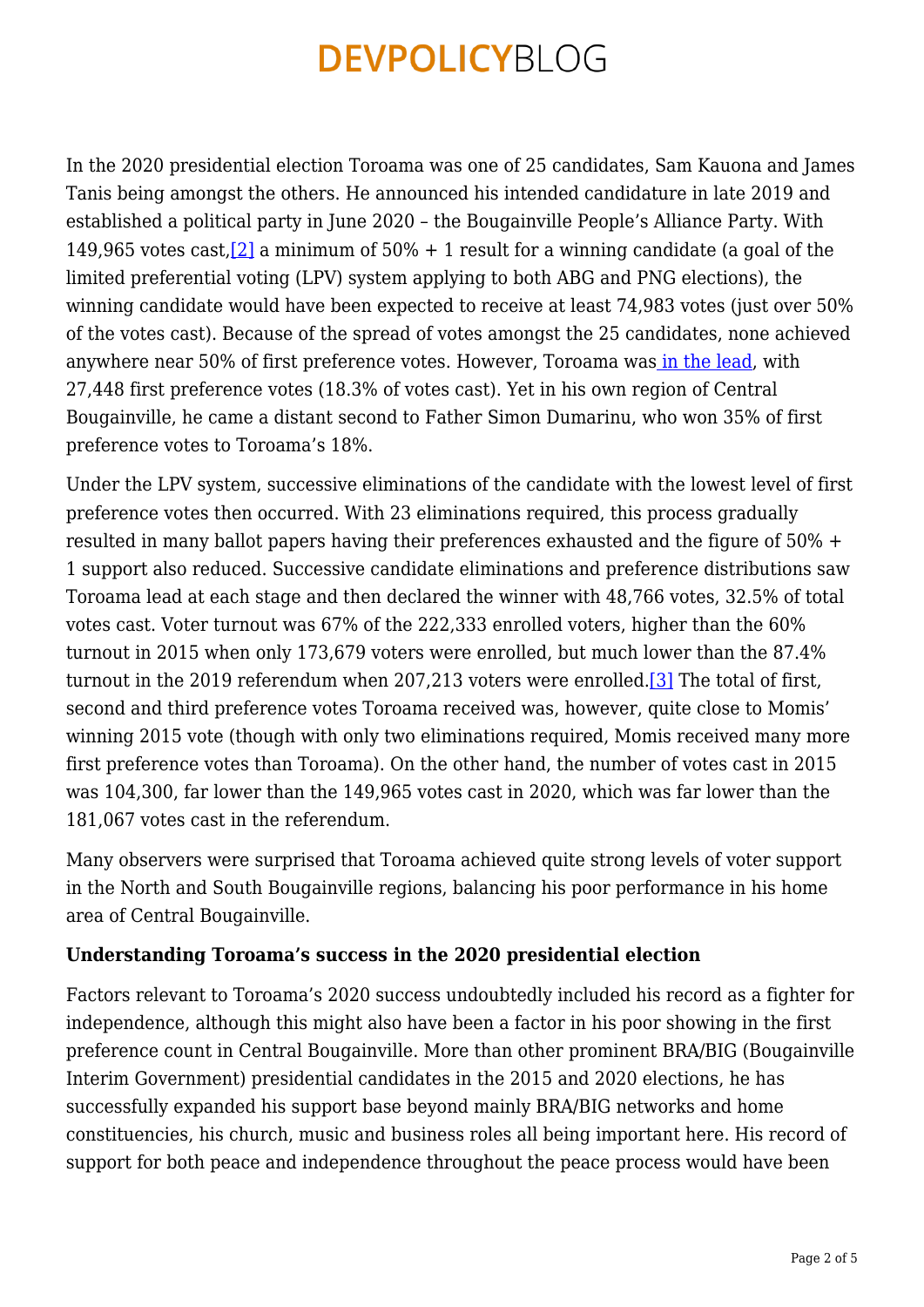important to Bougainvilleans, who less than 12 months before the election voted 97.7% for independence from PNG. Uppermost in voters' minds was the fact that the new president would lead Bougainville's consultation with PNG about Bougainville's future political status. A [post-election comment](http://www.ipsnews.net/2020/09/papua-new-guinea-bougainville-elects-former-revolutionary-leader-as-president-ahead-of-tough-talks-on-independence/) by Geraldine Valei, Executive Officer of the Bougainville Women's Federation, may also be of relevance: 'The reason why we say that he is the right person is because, in our Melanesian way of resolving conflicts, if you start the war then you are the one to resolve it.'

However, these aspects of Toroama's record were not the only, nor even necessarily the most important, factors in the vote, given that all 25 candidates supported independence, and several also had played significant BRA or BIG roles during the conflict (including, once again, Sam Kauona and former president James Tanis).

Other important factors likely to have been involved in Toroama gaining the highest level of support, and the strength of that support in South and North Bougainville, were his:

- record as an influential leader in a wide variety of fields of endeavour (fighting for independence, peacebuilding, weapons disposal, Bougainville Peace Agreement (BPA) and referendum awareness, constitution-making, business, music and church);
- long and consistent record as a peacemaker, which had seen him actively involved in BPA awareness, weapons disposal activities and referendum awareness throughout Bougainville, making him a well-known public figure;
- active engagement in multiple reconciliation ceremonies in many parts of Bougainville;
- prominent role in the reggae band Offsprings and its thoughtful songs as well as its involvement in referendum and weapons disposal awareness in 2019;
- longstanding public commitment to Christianity and his leadership roles in the United Church, especially in youth and music ministries; and
- gradual build-up of voter support over the three earlier elections in which he had participated.

What does Toroama's history tell us about his attributes as president in a post-referendum Bougainville, still divided despite the overwhelming vote in favour of independence in the 2019 referendum and preparing for post-referendum consultations with the national government? In terms of his attributes for being president, it is the author's opinion that Toroama has shown himself to be an independent thinker and a man of principle from a young age, committed to both independence for Bougainville and the peaceful resolution of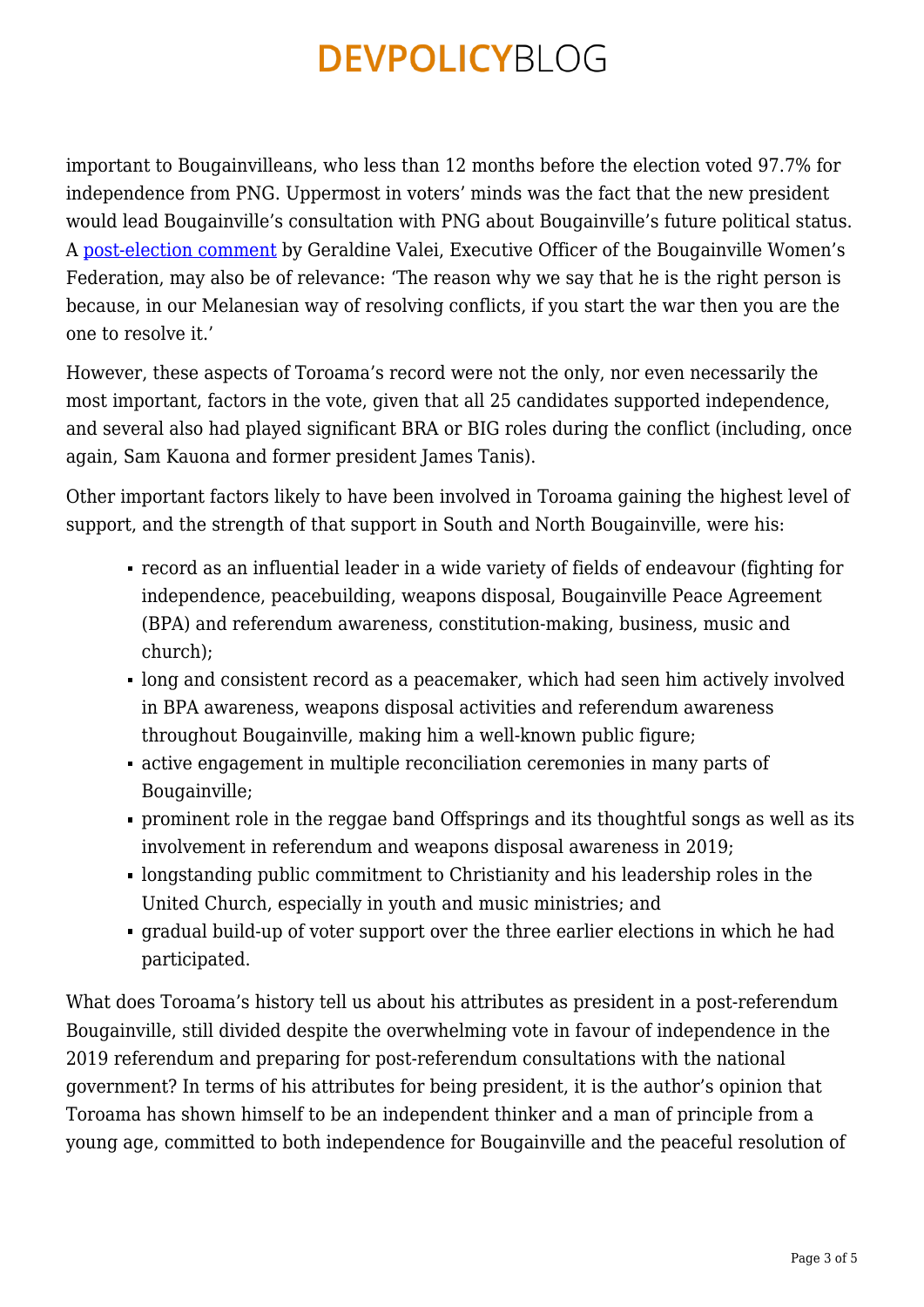the conflict, despite at the same time being a BRA fighter from 1989 to 1997. He has a record of successfully managing loose coalitions of interests and persuading his followers to accept difficult compromises. Through his active participation in the development of the two main documents guiding Bougainville in the ongoing peace process – the BPA and the Bougainville constitution – Toroama is familiar with the complexities. His past actions indicate that he is committed to following through on the long-term implementation of what has been agreed under the BPA.

This three-part [series](https://devpolicy.org/tag/ishmael-toroama/) is intended to contribute to addressing a considerable gap in knowledge about President Ishmael Toroama and to shed light on the multiple roles that he has played, some of which have been pivotal in securing peace in Bougainville.

#### **Notes**

<span id="page-3-0"></span>[\[1\]](#page-0-0) Office of the Bougainville Electoral Commissioner (2015). ABG General Election 2015 Results: Presidential Count Book 1–3 (unpublished report).

<span id="page-3-1"></span>[\[2\]](#page-1-0) The figures for the data for the 2020 ABG election are drawn from IFES (International Foundation for Electoral Systems) 2020, 'Data/Statistics'.

<span id="page-3-2"></span>[\[3\]](#page-1-1) Bougainville Referendum Commission (2020). *The Final Report of the Bougainville Referendum Commission on the Conduct of the Bougainville* Referendum, p. 16.

*This is the final in a three-part [series.](https://devpolicy.org/tag/ishmael-toroama/) You can find the first post [here](https://devpolicy.org/bougainvilles-president-toroama-part-one-a-little-known-new-leader-20210629) and the second [here.](https://devpolicy.org/bougainvilles-president-toroama-part-two-business-and-music-activities-20210629)*

*This blog was first published as [DPA In Brief 2021/14](http://dpa.bellschool.anu.edu.au/experts-publications/publications/8008/ib-202114-assessment-bougainvilles-president-toroama-part) by the [Department of Pacific Affairs](http://dpa.bellschool.anu.edu.au/publications) at ANU as part of their In Brief [series](http://dpa.bellschool.anu.edu.au/ssgm-research-communication/brief-series).*

### **Disclosure**

*Anthony Regan writes with 40 years' experience in matters connected to Bougainville's governance and future. He advised the Bougainvillean parties during the peace process and the Autonomous Bougainville Government in relation to referendum preparations.*

*This research was undertaken with support from the Pacific Research Program, funded by the Department of Foreign Affairs and Trade. The views are those of the author only.*

### **About the author/s**

### **Anthony Regan**

[Anthony Regan](http://dpa.bellschool.anu.edu.au/experts-publications/experts/anthony-regan) is a constitutional lawyer working in the ANU's Department of Pacific Affairs. He has lived and worked in Papua New Guinea for nearly 20 years, and has been an adviser to successive Bougainville governments since 1981.